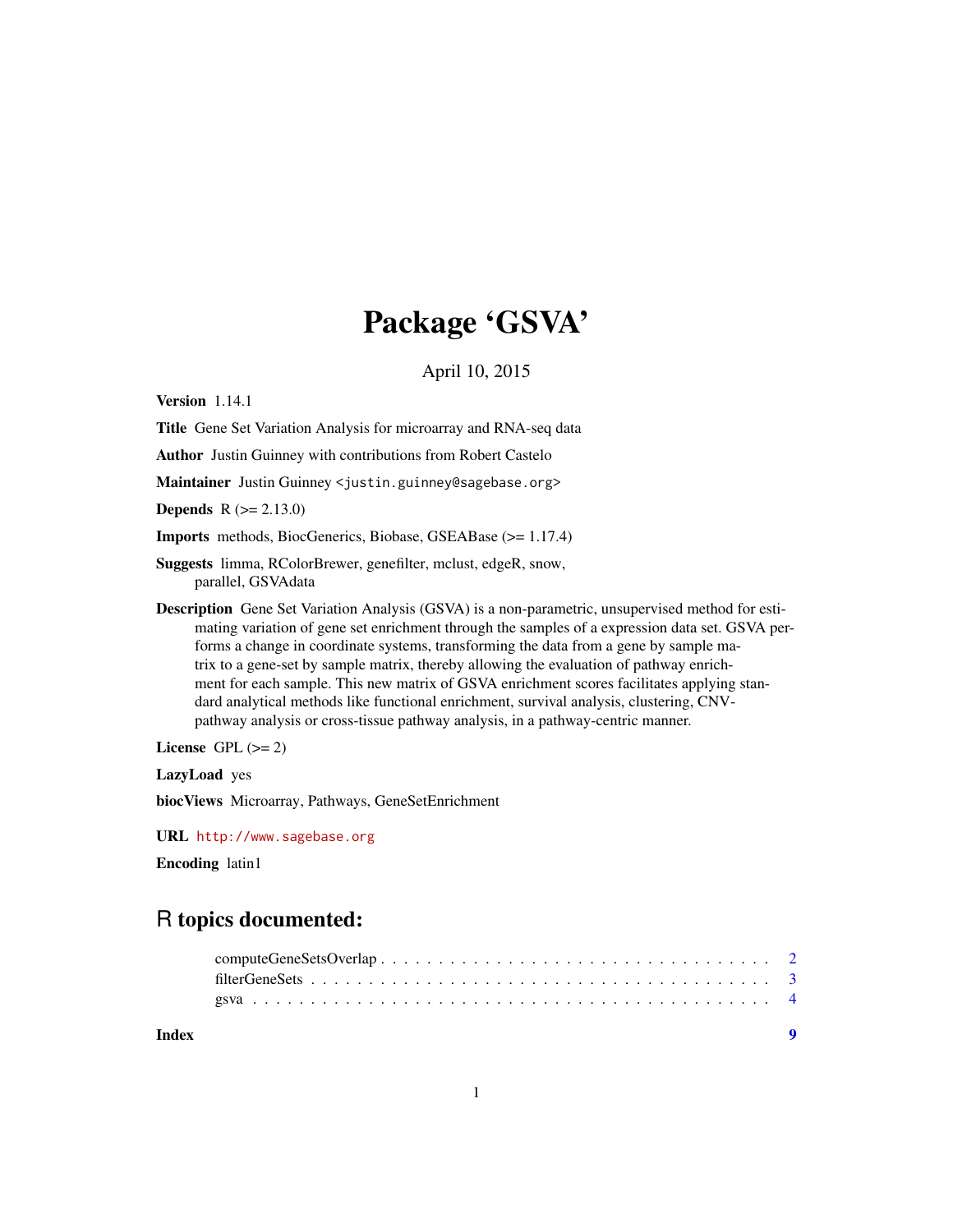<span id="page-1-1"></span><span id="page-1-0"></span>computeGeneSetsOverlap

*Compute gene-sets overlap*

#### **Description**

Calculates the overlap among every pair of gene-sets given as input.

#### Usage

```
## S4 method for signature list,character
computeGeneSetsOverlap(gSets, uniqGenes, min.sz=1, max.sz=Inf)
## S4 method for signature list,ExpressionSet
computeGeneSetsOverlap(gSets, uniqGenes, min.sz=1, max.sz=Inf)
## S4 method for signature GeneSetCollection,character
computeGeneSetsOverlap(gSets, uniqGenes, min.sz=1, max.sz=Inf)
## S4 method for signature GeneSetCollection,ExpressionSet
computeGeneSetsOverlap(gSets, uniqGenes, min.sz=1, max.sz=Inf)
```
#### Arguments

| gSets     | Gene sets given either as a list or a Gene Set Collection object.      |
|-----------|------------------------------------------------------------------------|
| uniqGenes | Vector of unique genes to be considered when calculating the overlaps. |
| min.sz    | Minimum size.                                                          |
| max.sz    | Maximum size.                                                          |

#### Details

This function calculates the overlap between every pair of gene sets of the input argument gSets. Before this calculation takes place, the gene sets in gSets are firstly filtered to discard genes that do not match to the identifiers in uniqGenes. Secondly, they are further filtered to meet the minimum and/or maximum size specified with the arguments min.sz and max.sz. The overlap between two gene sets is calculated as the number of common genes between the two gene sets divided by the smallest size of the two gene sets.

#### Value

A gene-set by gene-set matrix of the overlap among every pair of gene sets.

#### Author(s)

J. Guinney

#### References

Hänzelmann, S., Castelo, R. and Guinney, J. GSVA: Gene set variation analysis for microarray and RNA-Seq data. *BMC Bioinformatics*, 14:7, 2013.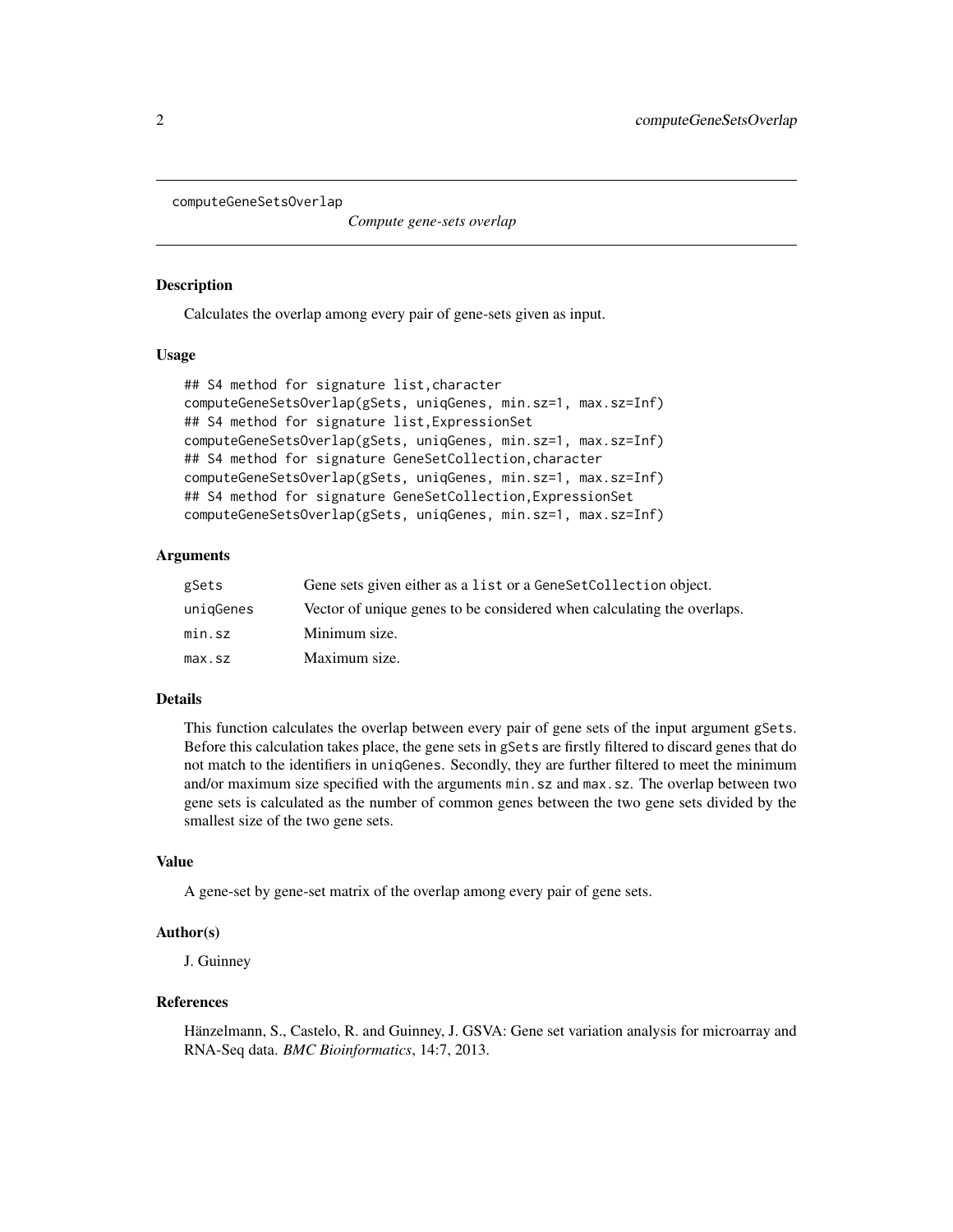#### <span id="page-2-0"></span>filterGeneSets 3

#### See Also

[filterGeneSets](#page-2-1)

#### Examples

```
geneSets <- list(set1=as.character(1:4), set2=as.character(4:10))
```

```
computeGeneSetsOverlap(geneSets, unique(unlist(geneSets)))
```
<span id="page-2-1"></span>filterGeneSets *Filter gene sets*

#### Description

Filters gene sets through a given minimum and maximum set size.

#### Usage

```
## S4 method for signature list
filterGeneSets(gSets, min.sz=1, max.sz=Inf)
## S4 method for signature GeneSetCollection
filterGeneSets(gSets, min.sz=1, max.sz=Inf)
```
#### Arguments

| gSets  | Gene sets given either as a list or a Gene Set Collection object. |
|--------|-------------------------------------------------------------------|
| min.sz | Minimum size.                                                     |
| max.sz | Maximum size.                                                     |

#### Details

This function filters the input gene sets according to a given minimum and maximum set size.

#### Value

A collection of gene sets that meet the given minimum and maximum set size.

#### Author(s)

J. Guinney

#### References

Hänzelmann, S., Castelo, R. and Guinney, J. GSVA: Gene set variation analysis for microarray and RNA-Seq data. *BMC Bioinformatics*, 14:7, 2013.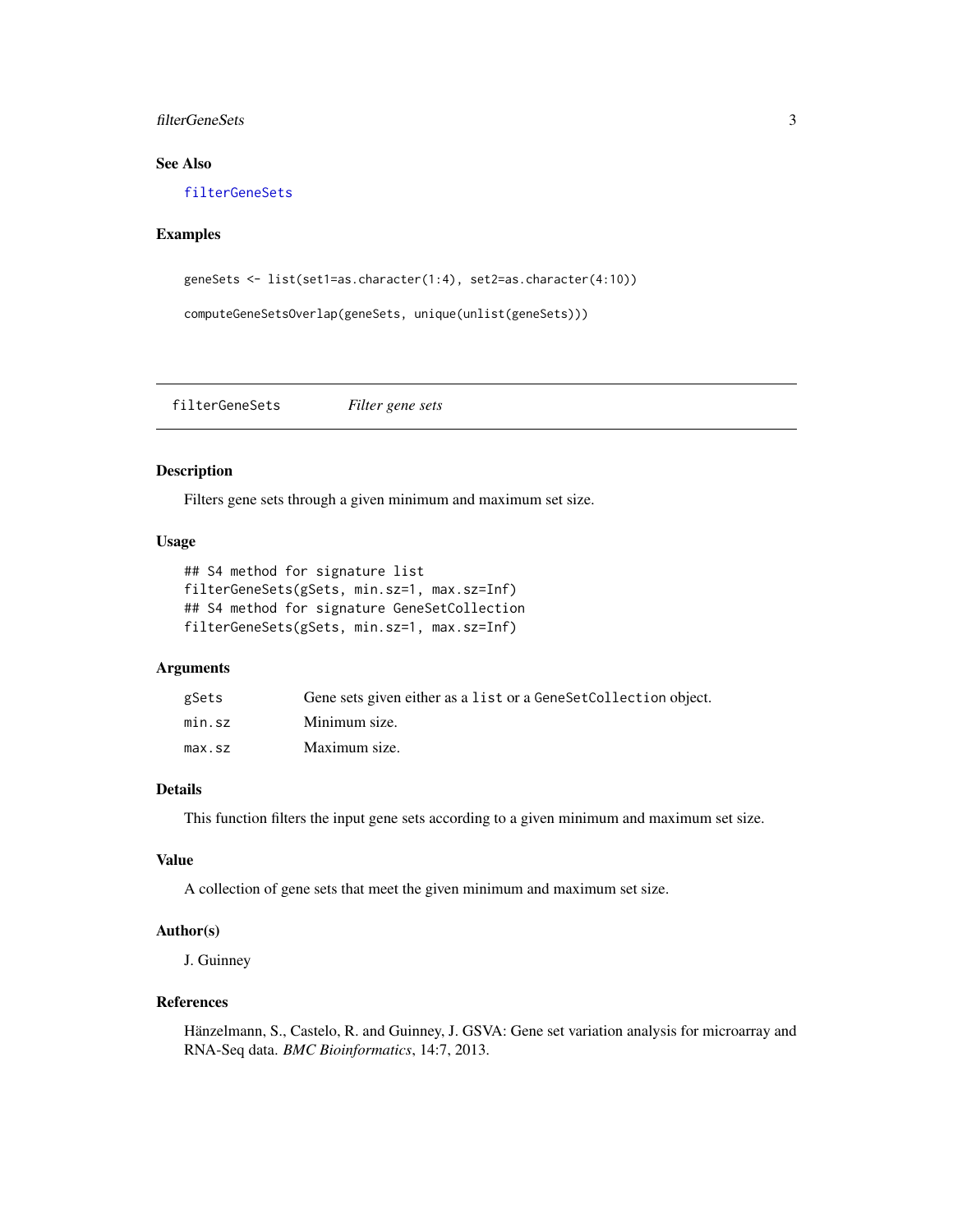#### <span id="page-3-0"></span>See Also

[computeGeneSetsOverlap](#page-1-1)

#### Examples

geneSets <- list(set1=as.character(1:4), set2=as.character(4:10))

filterGeneSets(geneSets, min.sz=5)

#### gsva *Gene Set Variation Analysis*

#### Description

Estimates GSVA enrichment scores.

#### Usage

```
## S4 method for signature ExpressionSet,list
gsva(expr, gset.idx.list, annotation,
    method=c("gsva", "ssgsea", "zscore", "plage"),
    rnaseq=FALSE,
    abs.ranking=FALSE,
    min.sz=1,
    max.sz=Inf,
    no.bootstraps=0,
    bootstrap.percent = .632,
    parallel.sz=0,
    parallel.type="SOCK",
    mx.diff=TRUE,
    tau=switch(method, gsva=1, ssgsea=0.25, NA),
    kernel=TRUE,
    ssgsea.norm=TRUE,
    verbose=TRUE)
## S4 method for signature ExpressionSet,GeneSetCollection
gsva(expr, gset.idx.list, annotation,
    method=c("gsva", "ssgsea", "zscore", "plage"),
    rnaseq=FALSE,
    abs.ranking=FALSE,
    min.sz=1,
    max.sz=Inf,
    no.bootstraps=0,
    bootstrap.percent = .632,
    parallel.sz=0,
    parallel.type="SOCK",
```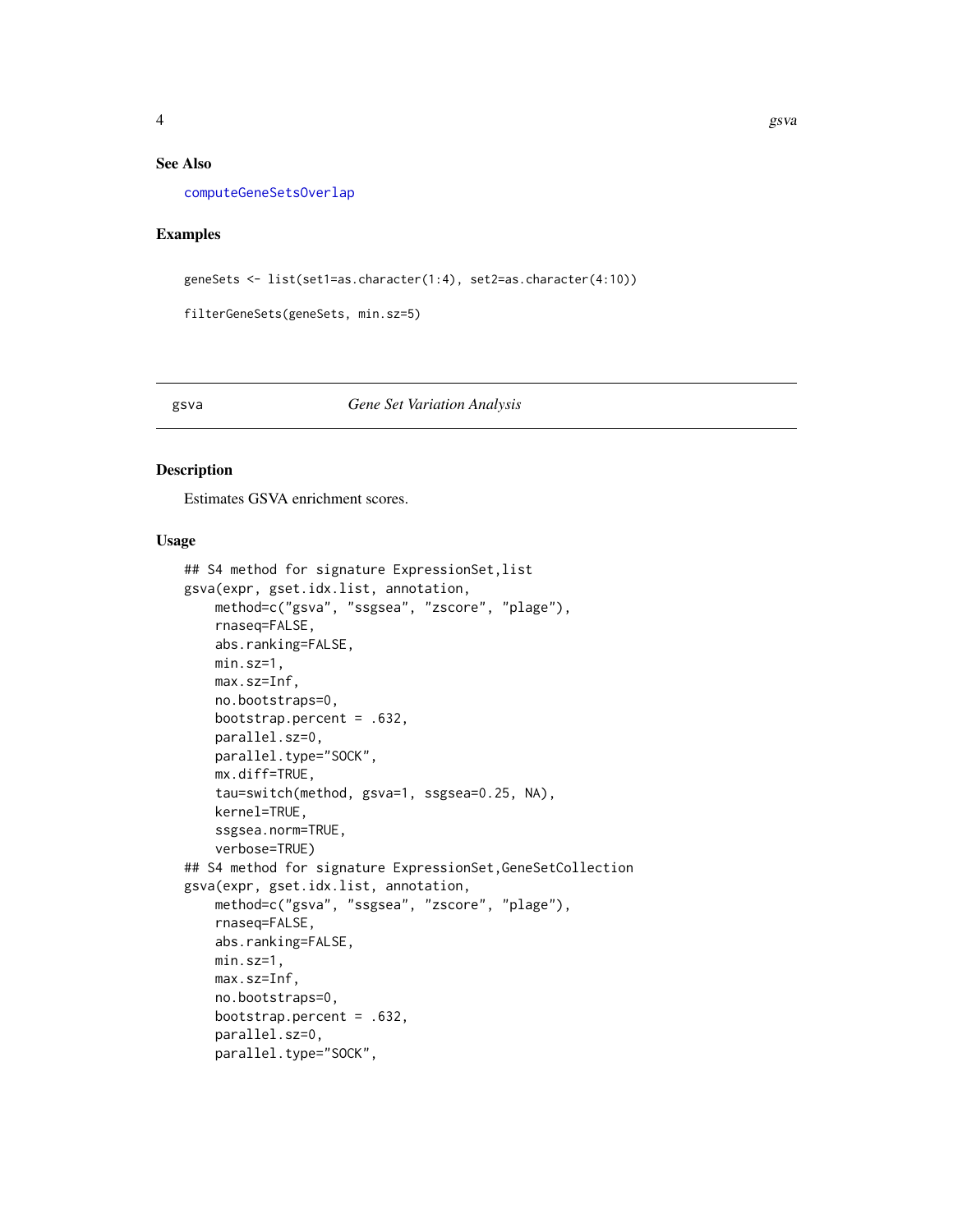```
mx.diff=TRUE,
    tau=switch(method, gsva=1, ssgsea=0.25, NA),
    kernel=TRUE,
    ssgsea.norm=TRUE,
    verbose=TRUE)
## S4 method for signature matrix,GeneSetCollection
gsva(expr, gset.idx.list, annotation,
   method=c("gsva", "ssgsea", "zscore", "plage"),
    rnaseq=FALSE,
    abs.ranking=FALSE,
   min.sz=1,
   max.sz=Inf,
   no.bootstraps=0,
   bootstrap.percent = .632,
   parallel.sz=0,
    parallel.type="SOCK",
   mx.diff=TRUE,
    tau=switch(method, gsva=1, ssgsea=0.25, NA),
   kernel=TRUE,
    ssgsea.norm=TRUE,
    verbose=TRUE)
## S4 method for signature matrix,list
gsva(expr, gset.idx.list, annotation,
    method=c("gsva", "ssgsea", "zscore", "plage"),
    rnaseq=FALSE,
   abs.ranking=FALSE,
   min.sz=1,
   max.sz=Inf,
   no.bootstraps=0,
   bootstrap.percent = .632,
    parallel.sz=0,
   parallel.type="SOCK",
   mx.diff=TRUE,
    tau=switch(method, gsva=1, ssgsea=0.25, NA),
    kernel=TRUE,
    ssgsea.norm=TRUE,
    verbose=TRUE)
```
#### Arguments

| expr          | Gene expression data which can be given either as an Expression Set object or<br>as a matrix of expression values where rows correspond to genes and columns<br>correspond to samples.                                                                                                                                        |
|---------------|-------------------------------------------------------------------------------------------------------------------------------------------------------------------------------------------------------------------------------------------------------------------------------------------------------------------------------|
| gset.idx.list | Gene sets provided either as a list object or as a GeneSetCollection object.                                                                                                                                                                                                                                                  |
| annotation    | In the case of calling gsva() with expression data in a matrix and gene sets as<br>a GeneSetCollection object, the annotation argument can be used to supply<br>the name of the Bioconductor package that contains annotations for the class<br>of gene identifiers occurring in the row names of the expression data matrix. |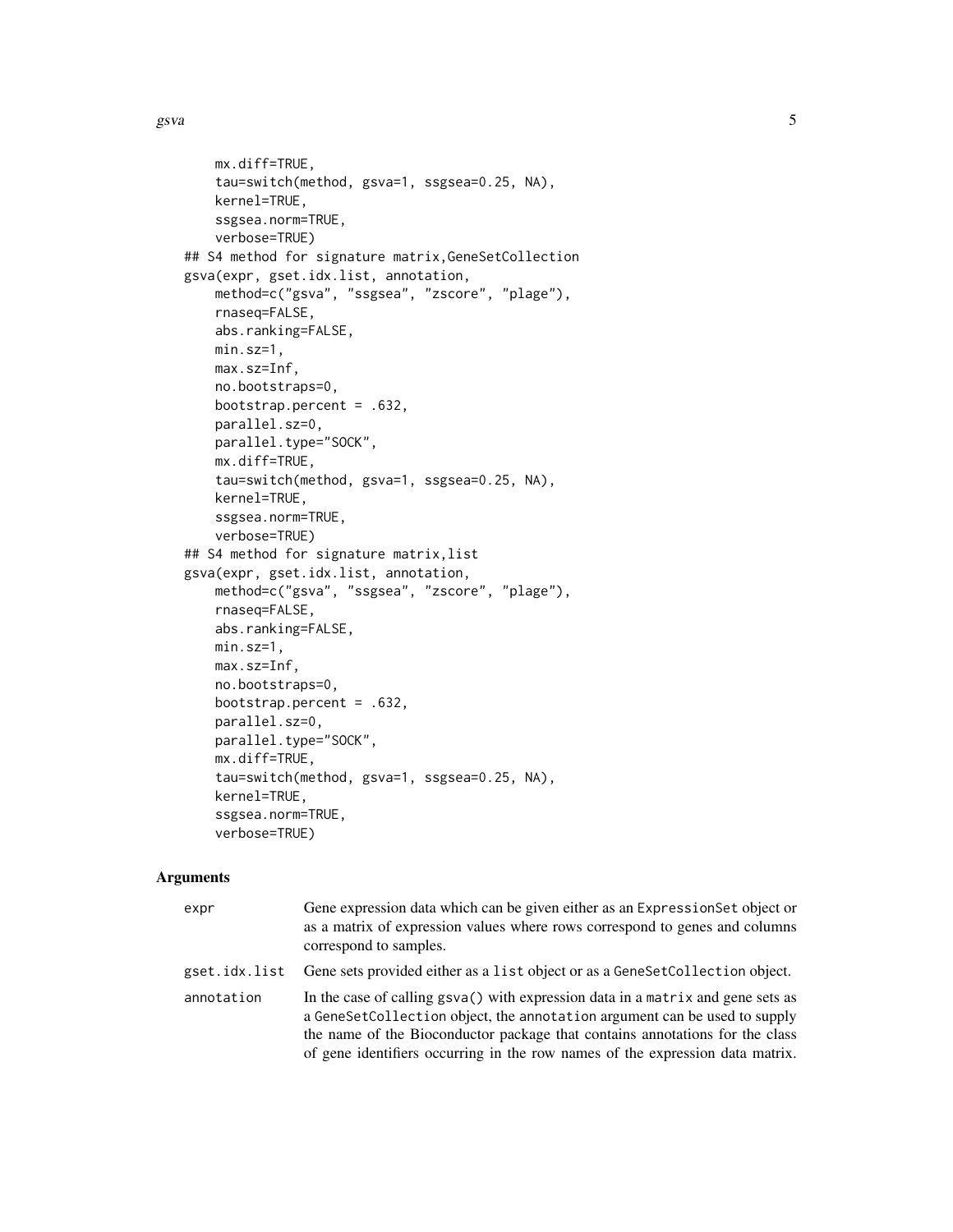|                   | By default gsva() will try to match the identifiers in expr to the identifiers in<br>gset.idx.list just as they are, unless the annotation argument is set.                                                                                                                                                                                                                                                                                                                                                                                                                                                                                                                                                    |
|-------------------|----------------------------------------------------------------------------------------------------------------------------------------------------------------------------------------------------------------------------------------------------------------------------------------------------------------------------------------------------------------------------------------------------------------------------------------------------------------------------------------------------------------------------------------------------------------------------------------------------------------------------------------------------------------------------------------------------------------|
| method            | Method to employ in the estimation of gene-set enrichment scores per sam-<br>ple. By default this is set to gsva (Hänzelmann et al, 2013) and other options<br>are ssgsea (Barbie et al, 2009), zscore (Lee et al, 2008) or plage (Tomfohr<br>et al, 2005). The latter two standardize first expression profiles into z-scores<br>over the samples and, in the case of zscore, it combines them together as their<br>sum divided by the square-root of the size of the gene set, while in the case of<br>plage they are used to calculate the singular value decomposition (SVD) over<br>the genes in the gene set and use the coefficients of the first right-singular vector<br>as pathway activity profile. |
| rnaseq            | Flag to inform whether the input gene expression data comes from microarray<br>(rnaseq=FALSE, default) or RNA-Seq (rnaseq=TRUE) experiments.                                                                                                                                                                                                                                                                                                                                                                                                                                                                                                                                                                   |
| abs.ranking       | Flag to determine whether genes should be ranked according to their sign (abs.ranking=FALSE)<br>or by absolute value (abs.ranking=TRUE). In the latter, pathways with genes<br>enriched on either extreme (high or low) will be regarded as 'highly' activated.                                                                                                                                                                                                                                                                                                                                                                                                                                                |
| min.sz            | Minimum size of the resulting gene sets.                                                                                                                                                                                                                                                                                                                                                                                                                                                                                                                                                                                                                                                                       |
| max.sz            | Maximum size of the resulting gene sets.                                                                                                                                                                                                                                                                                                                                                                                                                                                                                                                                                                                                                                                                       |
| no.bootstraps     | Number of bootstrap iterations to perform.                                                                                                                                                                                                                                                                                                                                                                                                                                                                                                                                                                                                                                                                     |
| bootstrap.percent |                                                                                                                                                                                                                                                                                                                                                                                                                                                                                                                                                                                                                                                                                                                |
|                   | .632 is the ideal percent samples bootstrapped.                                                                                                                                                                                                                                                                                                                                                                                                                                                                                                                                                                                                                                                                |
| parallel.sz       | Number of processors to use when doing the calculations in parallel. This re-<br>quires to previously load either the parallel or the snow library. If parallel is<br>loaded and this argument is left with its default value (parallel.sz=0) then it<br>will use all available core processors unless we set this argument with a smaller<br>number. If snow is loaded then we must set this argument to a positive inte-<br>ger number that specifies the number of processors to employ in the parallel<br>calculation.                                                                                                                                                                                     |
| parallel.type     | Type of cluster architecture when using snow.                                                                                                                                                                                                                                                                                                                                                                                                                                                                                                                                                                                                                                                                  |
| mx.diff           | Offers two approaches to calculate the enrichment statistic (ES) from the KS<br>random walk statistic. mx.diff=FALSE: ES is calculated as the maximum dis-<br>tance of the random walk from 0. mx.diff=TRUE (default): ES is calculated as<br>the magnitude difference between the largest positive and negative random walk<br>deviations.                                                                                                                                                                                                                                                                                                                                                                    |
| tau               | Exponent defining the weight of the tail in the random walk performed by<br>both the gsva (Hänzelmann et al., 2013) and the ssgsea (Barbie et al., 2009)<br>methods. By default, this tau=1 when method="gsva" and tau=0.25 when<br>method="ssgsea" just as specified by Barbie et al. (2009) where this parameter<br>is called alpha.                                                                                                                                                                                                                                                                                                                                                                         |
| kernel            | Logical, set to TRUE when the GSVA method employes a kernel non-parametric<br>estimation of the empirical cumulative distribution function (default) and FALSE<br>when this function is directly estimated from the observed data. This last op-<br>tion is justified in the limit of the size of the sample by the so-called Glivenko-<br>Cantelli theorem.                                                                                                                                                                                                                                                                                                                                                   |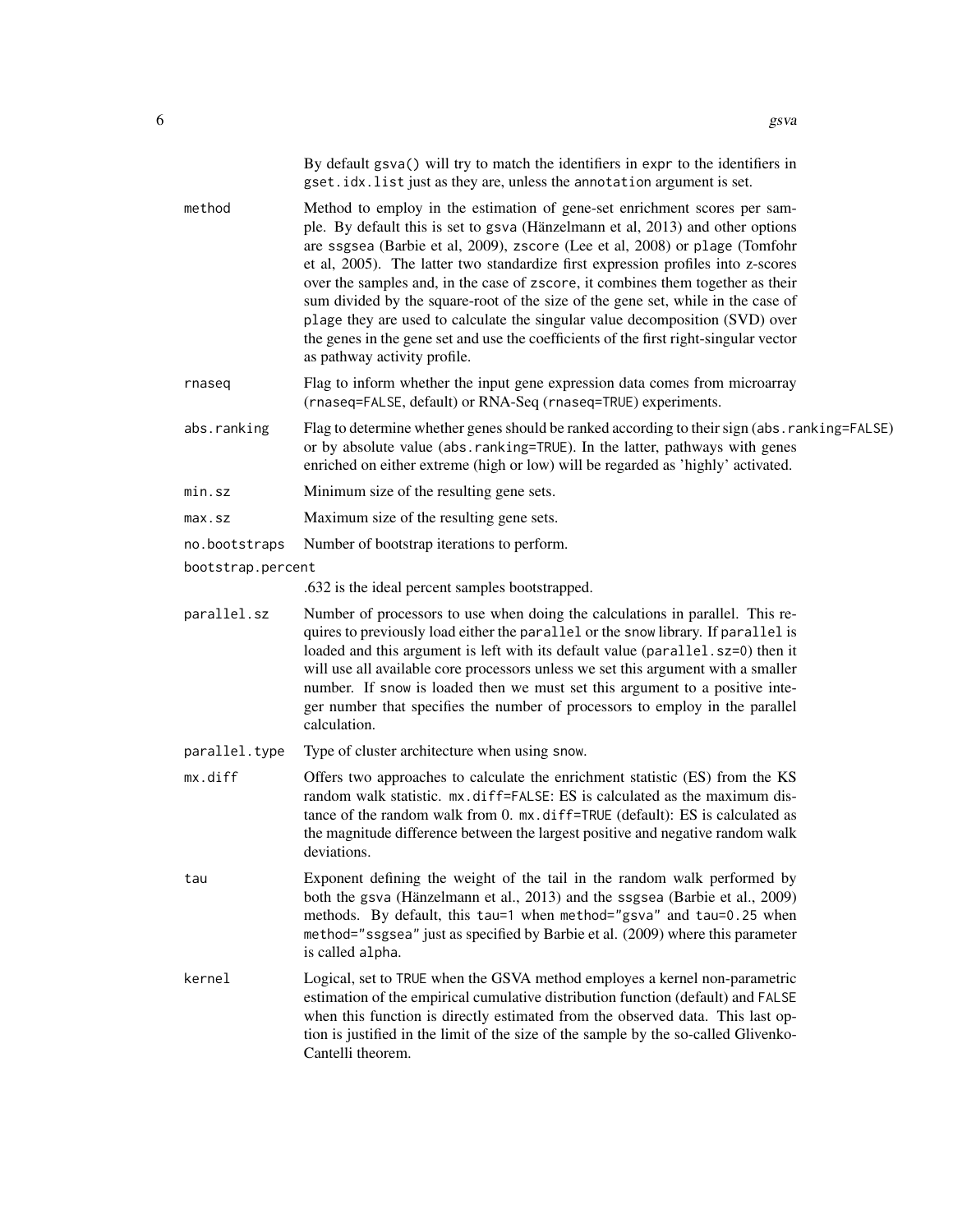| ssgsea.norm | Logical, set to TRUE (default) with method="ssgsea" runs the SSGSEA method  |
|-------------|-----------------------------------------------------------------------------|
|             | from Barbie et al. (2009) normalizing the scores by the absolute difference |
|             | between the minimum and the maximum, as described in their paper. When      |
|             | ssgsea.norm=FALSE this last normalization step is skipped.                  |
| verbose     | Gives information about each calculation step. Default: FALSE.              |
|             |                                                                             |

#### Details

GSVA assesses the relative enrichment of gene sets across samples using a non-parametric approach. Conceptually, GSVA transforms a p-gene by n-sample gene expression matrix into a ggeneset by n-sample pathway enrichment matrix. This facilitates many forms of statistical analysis in the 'space' of pathways rather than genes, providing a higher level of interpretability.

The gsva() function first maps the identifiers in the gene sets to the identifiers in the input expression data leading to a filtered collection of gene sets. This collection can be further filtered to require a minimun and/or maximum size of the gene sets for which we want to calculate GSVA enrichment scores, by using the arguments min.sz and max.sz.

#### Value

A gene-set by sample matrix of GSVA enrichment scores.

#### Author(s)

J. Guinney and R. Castelo

#### References

Barbie, D.A. et al. Systematic RNA interference reveals that oncogenic KRAS-driven cancers require TBK1. *Nature*, 462(5):108-112, 2009.

Hänzelmann, S., Castelo, R. and Guinney, J. GSVA: Gene set variation analysis for microarray and RNA-Seq data. *BMC Bioinformatics*, 14:7, 2013.

Lee, E. et al. Inferring pathway activity toward precise disease classification. *PLoS Comp Biol*, 4(11):e1000217, 2008.

Tomfohr, J. et al. Pathway level analysis of gene expression using singular value decomposition. *BMC Bioinformatics*, 6:225, 2005.

#### See Also

[filterGeneSets](#page-2-1) [computeGeneSetsOverlap](#page-1-1)

#### Examples

library(limma)

p <- 10 ## number of genes n <- 30 ## number of samples nGrp1 <- 15 ## number of samples in group 1 nGrp2 <- n - nGrp1 ## number of samples in group 2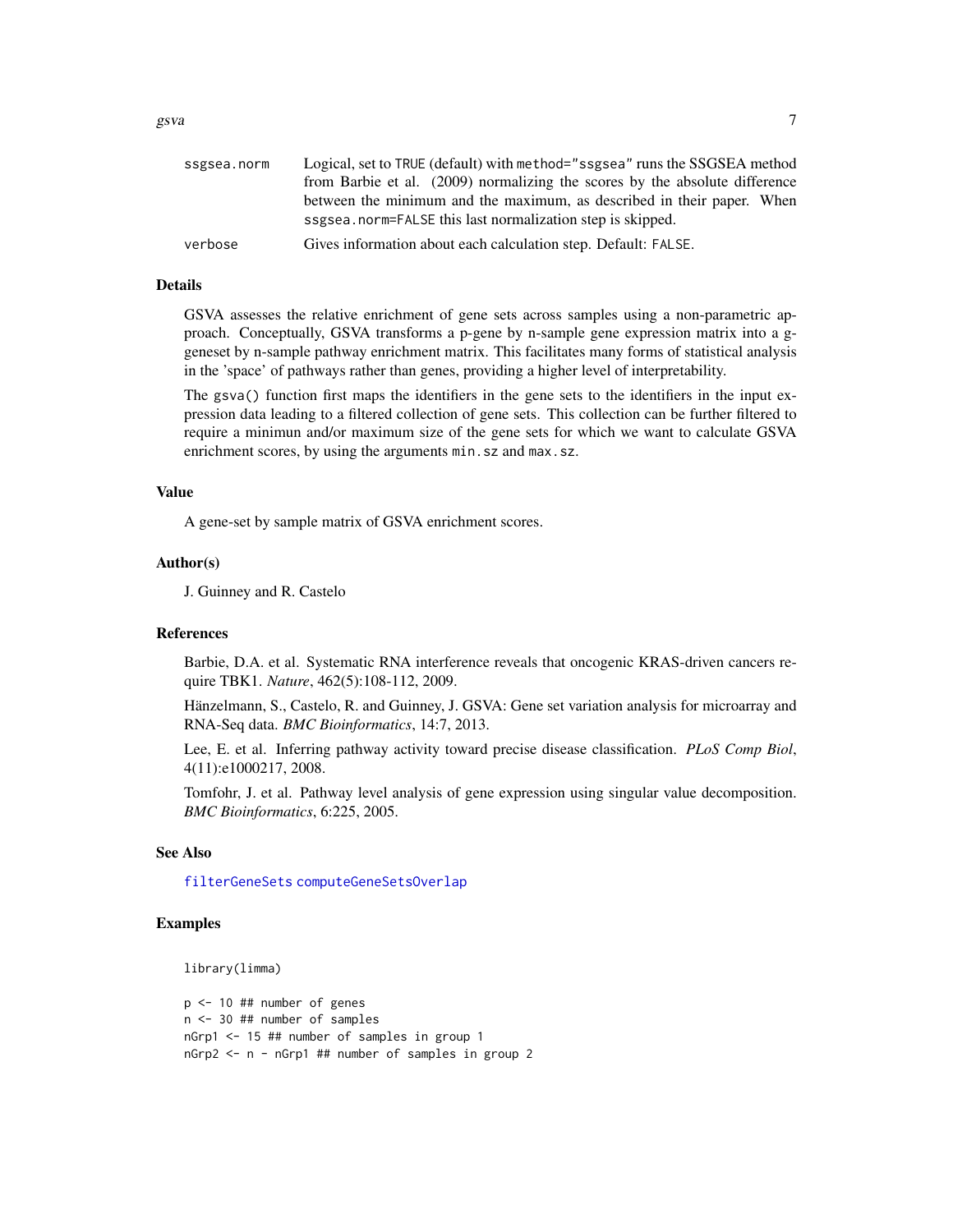```
## consider three disjoint gene sets
geneSets <- list(set1=paste("g", 1:3, sep=""),
                 set2=paste("g", 4:6, sep=""),
                 set3=paste("g", 7:10, sep=""))
## sample data from a normal distribution with mean 0 and st.dev. 1
y <- matrix(rnorm(n*p), nrow=p, ncol=n,
            dimnames=list(paste("g", 1:p, sep="") , paste("s", 1:n, sep="")))
## genes in set1 are expressed at higher levels in the last 10 samples
y[geneSets$set1, (nGrp1+1):n] <- y[geneSets$set1, (nGrp1+1):n] + 2
## build design matrix
design <- cbind(sampleGroup1=1, sampleGroup2vs1=c(rep(0, nGrp1), rep(1, nGrp2)))
## fit linear model
fit <- lmFit(y, design)
## estimate moderated t-statistics
fit <- eBayes(fit)
## genes in set1 are differentially expressed
topTable(fit, coef="sampleGroup2vs1")
## estimate GSVA enrichment scores for the three sets
gsva_es <- gsva(y, geneSets, mx.diff=1)$es.obs
## fit the same linear model now to the GSVA enrichment scores
fit <- lmFit(gsva_es, design)
## estimate moderated t-statistics
fit <- eBayes(fit)
## set1 is differentially expressed
topTable(fit, coef="sampleGroup2vs1")
```